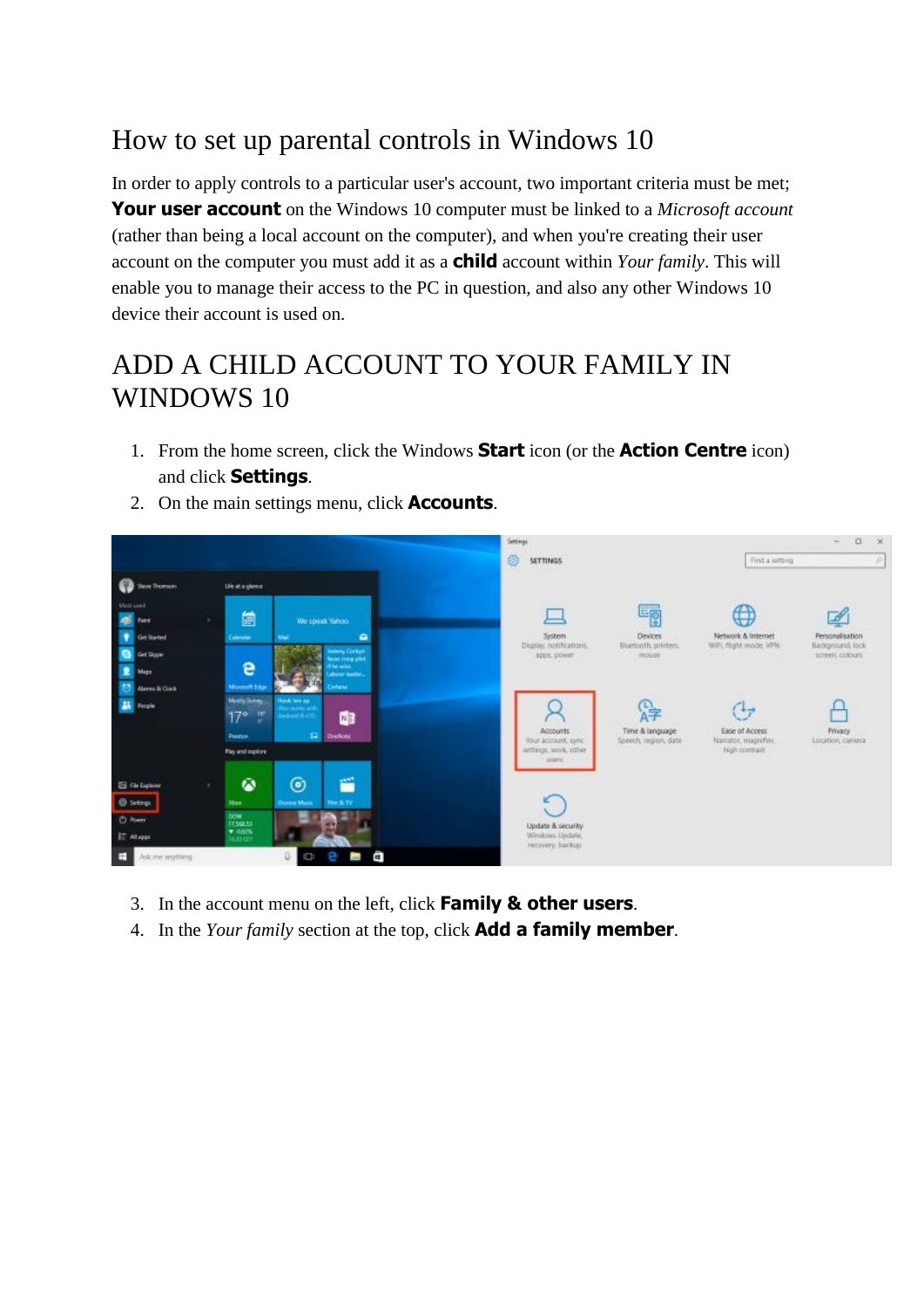| Settings                                                                                      | O<br>m.<br>×                                                                                                                                                                                                                 | Settings                                                                                     | D<br>- 56<br>$\sim$                                                                                                                                                                                                                                                                                                                                      |
|-----------------------------------------------------------------------------------------------|------------------------------------------------------------------------------------------------------------------------------------------------------------------------------------------------------------------------------|----------------------------------------------------------------------------------------------|----------------------------------------------------------------------------------------------------------------------------------------------------------------------------------------------------------------------------------------------------------------------------------------------------------------------------------------------------------|
| <b>ACCOUNTS</b>                                                                               | Find a setting<br>Ж                                                                                                                                                                                                          | <b>ACCOUNTS</b><br>ø                                                                         | Find a setting<br>P                                                                                                                                                                                                                                                                                                                                      |
| Vour account<br>Sign-in options<br>Work access<br>Family & other users<br>Sync your settings: | <b>Steve Thomson</b><br>Streamail.com<br>Administrator<br>Billing info, family settings, subscriptions, security settings and<br>more<br>Manage my Microsoft account<br>Sign in with a local account instead<br>Your picture | Your account<br>Sign-in options<br>Work access<br>Family & other users<br>Sync your settings | Your family<br>Add your family so everybody gets their own sign-in and desktop.<br>You can help kids stay safe with appropriate websites, time limits,<br>apps and games.<br>Add a family member<br>Learn more<br>Other users<br>Allow people who are not part of your family to sign in with their<br>cem accounts. This won't add them to your family. |
|                                                                                               | <b>Brownial</b>                                                                                                                                                                                                              |                                                                                              | Add someone else to this PC<br>÷<br>Set up assigned access                                                                                                                                                                                                                                                                                               |

- 5. Click the circle to **Add a child** in order to be able to apply controls to the account. Family accounts will all need to be linked to Microsoft accounts, so enter their account address in the box and click **Next**. If the child you're adding doesn't have their own Microsoft account, click the link below the email box and sign up for one for free.
- 6. If you're adding a family member with an existing Microsoft account, you'll see a prompt onscreen showing their email address. Check this is correct, then click **Confirm**, or click **Back** to amend the information you've entered. If you're creating a new Microsoft account, complete the boxes onscreen. You will see whether the account name you want to use is available, but you may need to try a few different ones to get one you wish to use. Enter the password you want to use for the account in the box provided, and click **Next** to proceed.

|                                                                                                                                                                                  | ×                                                                                                                                                        |
|----------------------------------------------------------------------------------------------------------------------------------------------------------------------------------|----------------------------------------------------------------------------------------------------------------------------------------------------------|
| Add a child or an adult?                                                                                                                                                         | Let's create an account                                                                                                                                  |
| Enter the email address of the person who you want to add. If they use Windows,<br>Office, Outlook.com, OneDrive, Skype or Xbox, enter the email address they use to<br>sign in. | Windows, Office, Outlook.com, OneDrive, Skype, Xbox - they're all better and more<br>personal when they sign in with their Microsoft account. Learn more |
| Add a child                                                                                                                                                                      | Kayla<br>Thomson                                                                                                                                         |
| Kids are safer online when they have their own account                                                                                                                           | Vkayla<br>Woutlook.com is available.                                                                                                                     |
| Add an adult                                                                                                                                                                     | @outlook.com<br>kayla                                                                                                                                    |
| Enter their email address                                                                                                                                                        | Use their email address instead<br>                                                                                                                      |
| The person who I want to add doesn't have an email address                                                                                                                       | United Kingdom<br>$\sim$                                                                                                                                 |
|                                                                                                                                                                                  |                                                                                                                                                          |
|                                                                                                                                                                                  |                                                                                                                                                          |
|                                                                                                                                                                                  |                                                                                                                                                          |
| Cancel<br>Next                                                                                                                                                                   | Back<br>Next                                                                                                                                             |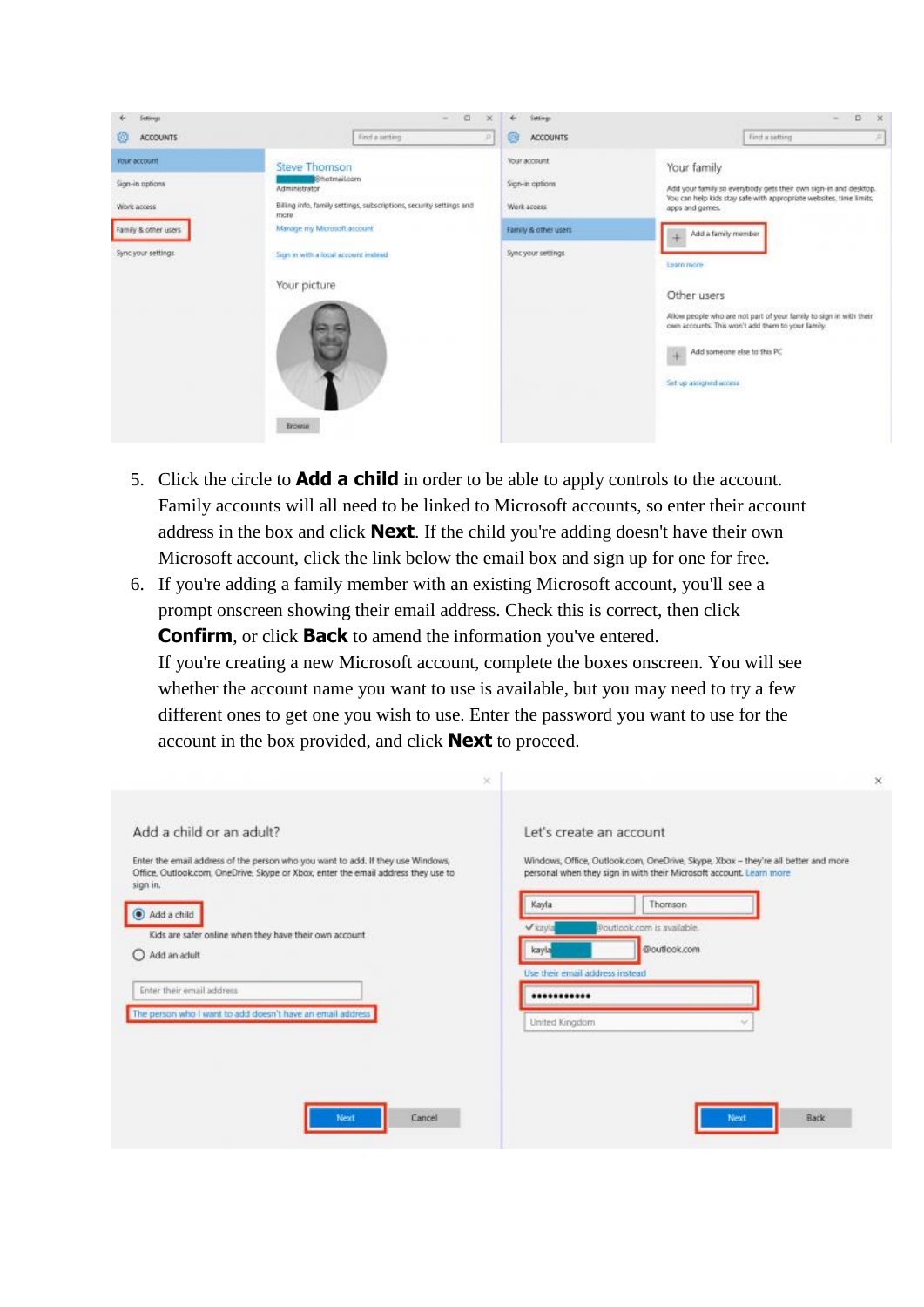The next steps differ depending on whether the family member you're adding to your computer has an [existing Microsoft account,](http://www.geeksquad.co.uk/articles/set-up-parental-controls-windows-10#Child%20account%20uses%20existing%20microsoft%20account) or whether you've [created a new one:](http://www.geeksquad.co.uk/articles/set-up-parental-controls-windows-10#child%20account%20has%20new%20microsoft%20account%20created)

#### **If the child has an existing Microsoft account**

- 7. You will see a notification advising you that an email has been sent to that user's address, inviting them to join your Windows 10 family. *Until they access their email and click the link to agree to this, they will be able to use the computer without any restrictions*, so you should encourage them to do this as soon as possible if you wish to apply controls to their account. Click **Close**.
- 8. The newly added child will show immediately, but will show as '*pending*' until they confirm their addition to your family via their email. Once they've done this, when they log in to their Windows account, and controls or restrictions you place on the account will be enforced.

| ×                                                                                                                                                                                                                                                                                                                                          | Settings                                        | п<br>$\times$<br>$\sim$                                                                                                                                                                                                           |
|--------------------------------------------------------------------------------------------------------------------------------------------------------------------------------------------------------------------------------------------------------------------------------------------------------------------------------------------|-------------------------------------------------|-----------------------------------------------------------------------------------------------------------------------------------------------------------------------------------------------------------------------------------|
|                                                                                                                                                                                                                                                                                                                                            | Ø<br><b>ACCOUNTS</b>                            | Find a setting<br>p)                                                                                                                                                                                                              |
| Invitation sent<br>You've invited kayla<br>Doutlook.com to be added to your family as a child.<br>Until they accept the invitation from their emails, they'll be able to log in to this<br>device without family settings applied to their account.<br>Let them know that they'll need to be connected to the Internet the first time that | Your account<br>Sign-in options<br>Work access. | Your family<br>You can allow family members to sign in to this PC. Adults can<br>manage family settings online and see recent activity to help kids<br>stay safe.                                                                 |
| they log in to the device.                                                                                                                                                                                                                                                                                                                 | Family & other users                            | Add a family member                                                                                                                                                                                                               |
|                                                                                                                                                                                                                                                                                                                                            | Sync your settings                              | @outlook.com<br>Can sign in<br>kayta<br>Child, Pending<br>Manage family settings online<br>Other users<br>Allow people who are not part of your family to sign in with their<br>own accounts. This won't add them to your family. |
| Close                                                                                                                                                                                                                                                                                                                                      |                                                 | Add someone else to this PC<br>$+$                                                                                                                                                                                                |

Now that you've added your child's account to your computer, you'll need to [apply controls to](http://www.geeksquad.co.uk/articles/set-up-parental-controls-windows-10#Manage%20child%20account%20with%20parental%20controls)  [their account.](http://www.geeksquad.co.uk/articles/set-up-parental-controls-windows-10#Manage%20child%20account%20with%20parental%20controls)

### **If you created a new Microsoft account for your child**

- 7. You will need to provide security information to enable the password to be reset, and protect the account. Enter a mobile number in the box, or click the link to enter an alternative email address, then click **Next**.
- 8. Microsoft will use account information to personalise the new users experience online, and would also like to send promotional offers by email. Tick or untick the boxes as you see fit, and click **Next** to continue.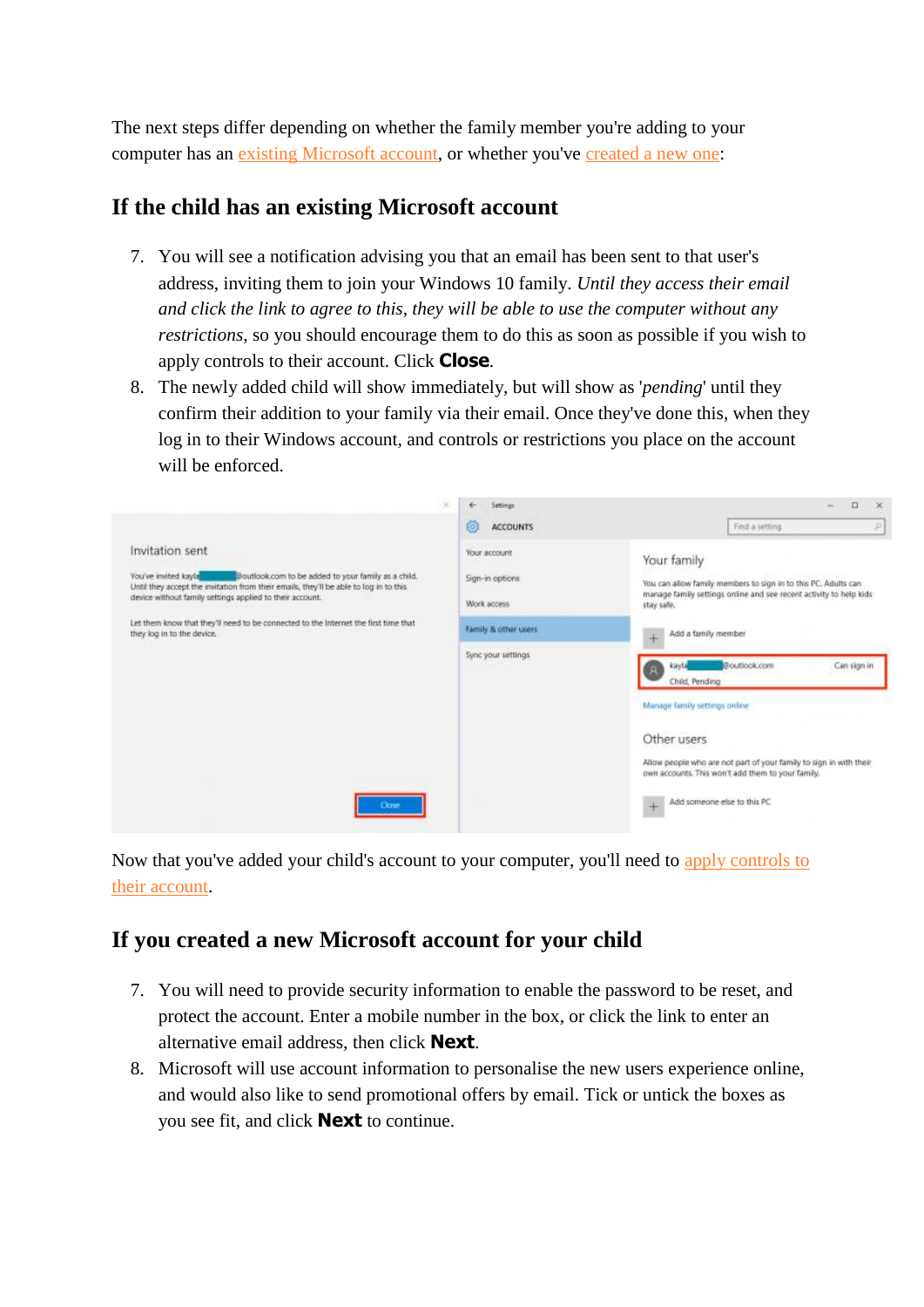|                                                                                                                                                                                                                                                                                                           | v                                                                                                                                                                                                                                                                                                                                                                                                                                                                                                                                                      |              |
|-----------------------------------------------------------------------------------------------------------------------------------------------------------------------------------------------------------------------------------------------------------------------------------------------------------|--------------------------------------------------------------------------------------------------------------------------------------------------------------------------------------------------------------------------------------------------------------------------------------------------------------------------------------------------------------------------------------------------------------------------------------------------------------------------------------------------------------------------------------------------------|--------------|
| Help us to protect your child's info<br>Your security info helps to protect their account. We'll use this to help them to<br>recover their password and to help keep hackers out of their account, and to<br>enable them to get in if they are blocked. We won't use it for spam,<br>United Kingdom (+44) | See what's most relevant to them<br>Make sure they see the search results, advertising and things they'll like most when<br>Microsoft personalises their experiences by using their preferences and learning<br>from their data. Change these settings online and in some Microsoft products and<br>services.<br>Enhance their online experiences by letting Microsoft Advertising use their<br>account information. (They can change this setting at any time.)<br>Send them promotional offers from Microsoft (they can unsubscribe at any<br>time). |              |
| Add an alternative email address instead<br><b>Back</b><br>Next                                                                                                                                                                                                                                           | Clicking Next means that they agree to the Microsoft Services Agreement & privacy<br>and cookies statement.                                                                                                                                                                                                                                                                                                                                                                                                                                            | Next<br>Back |

- 9. You will see confirmation that your child's new account has been added to your family, and that your computer will have to be connected to the Internet for them to log in for the first time. Click **Close**.
- 10. The child's account will show on the Accounts screen in the Your family section. You can now add further accounts for other family members, or go online to manage your child's account.



## MANAGE YOUR CHILD'S ACCOUNT

With the child's user account created on the computer, you can monitor and manage their access to the Internet through a simple online portal.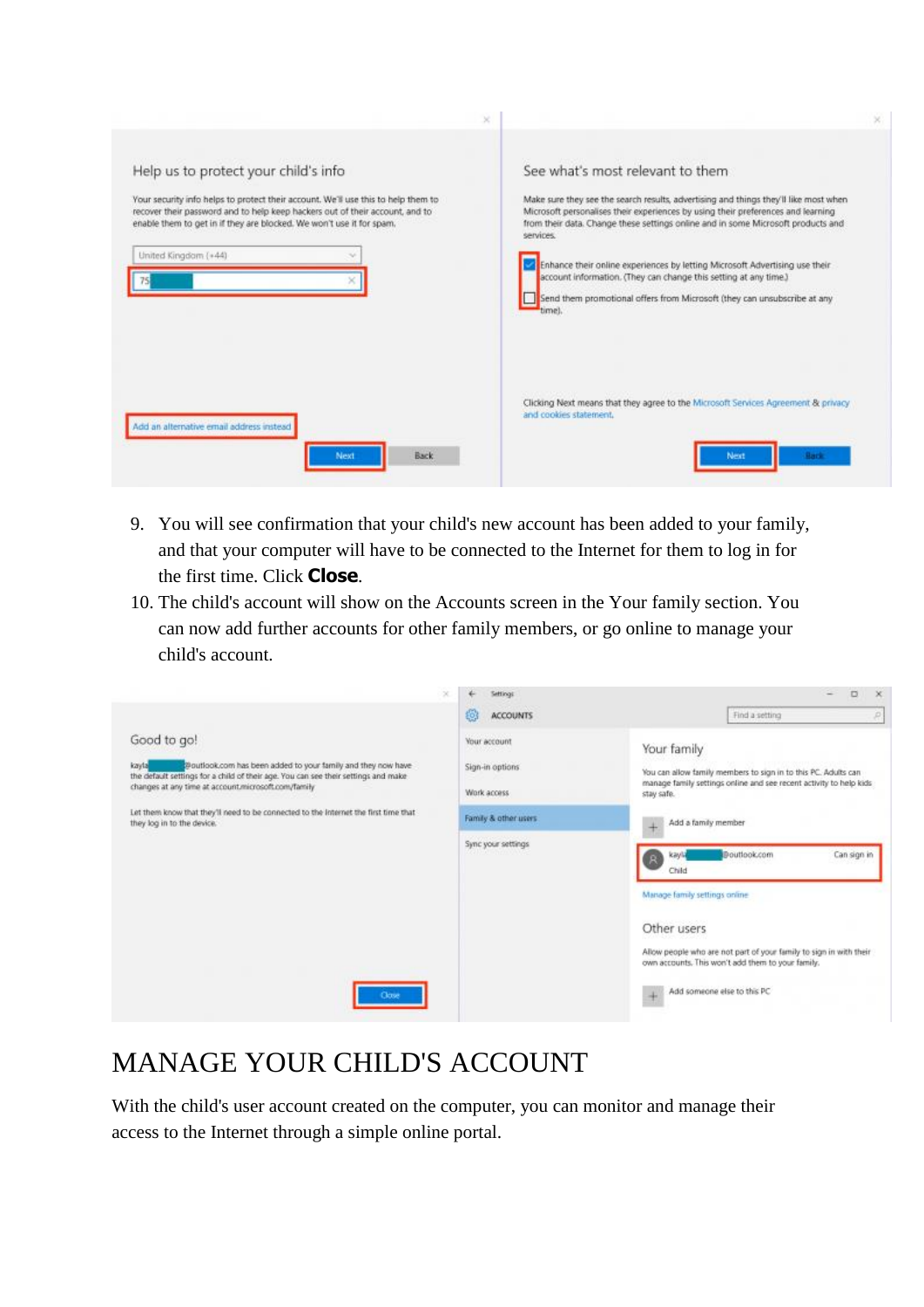

In the Your family section of the Accounts page, beneath the accounts you've added you will see a link to **Manage family settings online**. Click this link to open your browser and manage the account.

#### **Access the child account settings**

When your browser opens you will be taken to your family settings page. On the page you will see all the accounts that you've added as family members (both adults and children), and any devices they have already signed into. To start applying controls, click the **account name**.

- 1. Beneath the account name, you will see switches to control activity reporting. These are turned on by default, so you'll always be able to monitor, and receive weekly reports of, your child's online activity. If you don't want either of these, you can click the relevant switch to turn these off.
- 2. Scrolling further down the page you will see sections showing you information about **web browsing**, **apps and games** and **screen time**. If activity reporting is turned *on*, you'll see information appear in these sections when your chid uses the computer. To apply controls to each of these sections, click the **Settings** link to the right of each section.

| $\times$ +<br><b>Nour family</b><br>$\sim$<br>→ 0 a Motooft Corporation [US] account microsoft.com/family4/settings/recent [ ] ☆ = | D X <sup>1</sup> Your fumily X +<br>$0 \times$<br>$\overline{\phantom{a}}$<br>$20$ $\Omega$ $\cdots$                                                                                                                                                                                                                                                                                                                                                                           |
|------------------------------------------------------------------------------------------------------------------------------------|--------------------------------------------------------------------------------------------------------------------------------------------------------------------------------------------------------------------------------------------------------------------------------------------------------------------------------------------------------------------------------------------------------------------------------------------------------------------------------|
| Support $\Box$<br>Microsoft<br>o<br>Search Microsoft.com                                                                           | Recent activity v<br>29 July to today                                                                                                                                                                                                                                                                                                                                                                                                                                          |
| Payment & billing<br>Family<br>Your into<br>Services & subscriptions<br>Devices :<br>Se 3<br>Home                                  | Activity reporting is turned<br>Email weekly reports to me<br>$\sum_{n=1}^{\infty}$ On<br>$\overline{C}$ $\overline{C}$ $\overline{C}$ $\overline{C}$ $\overline{C}$ $\overline{C}$ $\overline{C}$ $\overline{C}$ $\overline{C}$ $\overline{C}$ $\overline{C}$ $\overline{C}$ $\overline{C}$ $\overline{C}$ $\overline{C}$ $\overline{C}$ $\overline{C}$ $\overline{C}$ $\overline{C}$ $\overline{C}$ $\overline{C}$ $\overline{C}$ $\overline{C}$ $\overline{C}$ $\overline{$ |
| Kayla Thomson<br>kayta<br><b>Broutlook.com</b>                                                                                     | Web browsing<br>Settings<br>When your child browses websites they'll appear here.                                                                                                                                                                                                                                                                                                                                                                                              |
| Recent activity v<br>29 July to today                                                                                              | Apps and games<br>Settings                                                                                                                                                                                                                                                                                                                                                                                                                                                     |
| Email weekly reports to me<br>Activity reporting is turned<br>$\equiv$ on                                                          | When your child uses apps or games, they'll appear here.                                                                                                                                                                                                                                                                                                                                                                                                                       |
| Web browsing<br>Settings                                                                                                           | Screen time<br>Settings                                                                                                                                                                                                                                                                                                                                                                                                                                                        |
| When your child browses websites they'll appear here.                                                                              | When your child uses their device, it will show here.                                                                                                                                                                                                                                                                                                                                                                                                                          |

### **Control web browsing**

If you wish to control the websites your child is, or isn't, allowed to see automatically then click the switch to enable family settings to **Block inappropriate websites**. This will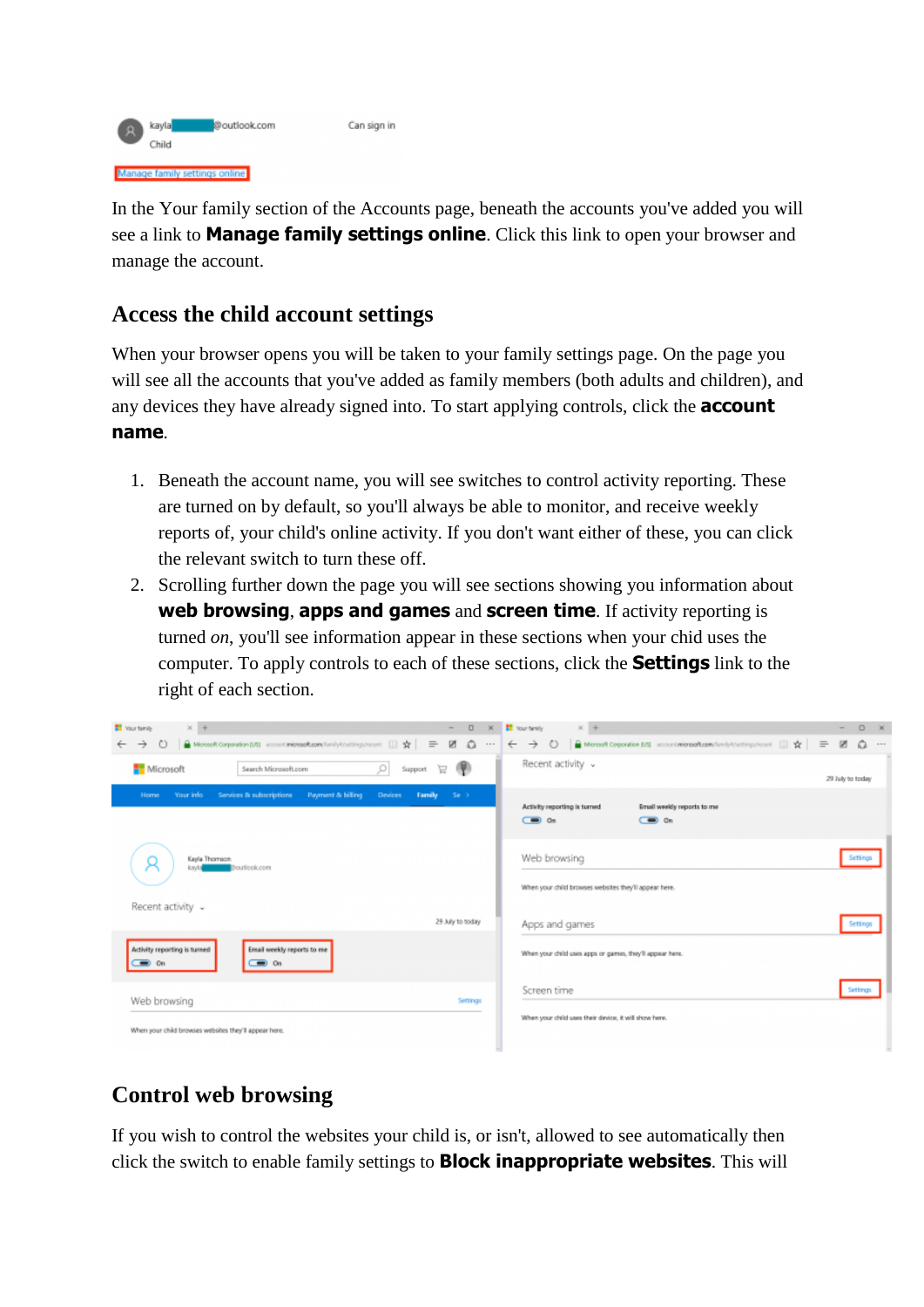block adult content, enable Bing's *SafeSearch* filter (which will filter search results) and disable *InPrivate* browsing.

There are also sections to add specific websites to be *always allowed*, or *always blocked*. This allows you to fine-tune the automatic settings – either to allow access to a website that the automatic filter blocks, or to block one that it doesn't. To add a website to either of these lists, enter it in the appropriate box and click **Allow** or **Block**, as required.

| $x - 1$<br><b>ET</b> Your family                                                                                      | $\Box$<br>$\propto$<br>$\overline{\phantom{a}}$ | $\times$ 4<br><b>IT You landy</b>                    | $\Box$<br>- 30 |
|-----------------------------------------------------------------------------------------------------------------------|-------------------------------------------------|------------------------------------------------------|----------------|
| △ Microsoft Corporation (b) screen in interest contribution in interest in it is the United States<br>$\circ$<br>$-2$ | ø<br>۵<br>$4 + 1$                               | 図<br>$\circ$<br>←<br>$\overline{w}$<br>$\rightarrow$ | ۵<br>7.114     |
| O<br>Microsoft<br>Search Microsoft.com<br>Support                                                                     | 帚<br>e                                          | Applies to:                                          |                |
| Payment & billing<br>Family<br>Your info<br>Services & subscriptions<br>Desires.<br><b>Home</b>                       | 54.3                                            | 口 Windows 10 PC<br>1000000000                        |                |
| We've simplified web browsing settings. Please check to make sure they're set up the way you want. Linux more         |                                                 | Always allow these                                   |                |
|                                                                                                                       |                                                 | finter the URL of a website you want to allow.       |                |
| Keyla Thomson<br><b>Braziloris</b><br><b>LV/U</b>                                                                     |                                                 | ensemble.com                                         |                |
|                                                                                                                       |                                                 | No websites are currently on the allowed list.       |                |
| Web browsing -                                                                                                        |                                                 |                                                      |                |
| Block inappropriate websites<br>$\equiv$ on                                                                           |                                                 | Always block these                                   |                |
| Adult content is blacked.                                                                                             |                                                 | Enter the URL of a website you want to block:        |                |
| Infrinishe browning is blocked.<br><b>Bing SafeSmirch Is on</b>                                                       |                                                 | mariale.com                                          |                |
| Applies to:                                                                                                           |                                                 | No websites are ourrently on the blocked list.       |                |

Any websites you add to these lists will be shown below the boxes, along with a link to remove that site from the list.

## **Managing apps & games**

Apps and games available through the Windows Store are usually rated either by Microsoft, or [Pegi.](http://www.pegi.info/en/index/) If you wish to restrict the apps and games your child can use (or download) then click the switch to **Block inappropriate apps and games**.

If you turn this switch on, you will see a drop-down menu to allow you to select the age of your child. This controls which apps and games your child has access to, based on their ratings. Changing the child's age in the drop-down menu will allow them access to different apps and games, as determined by you.